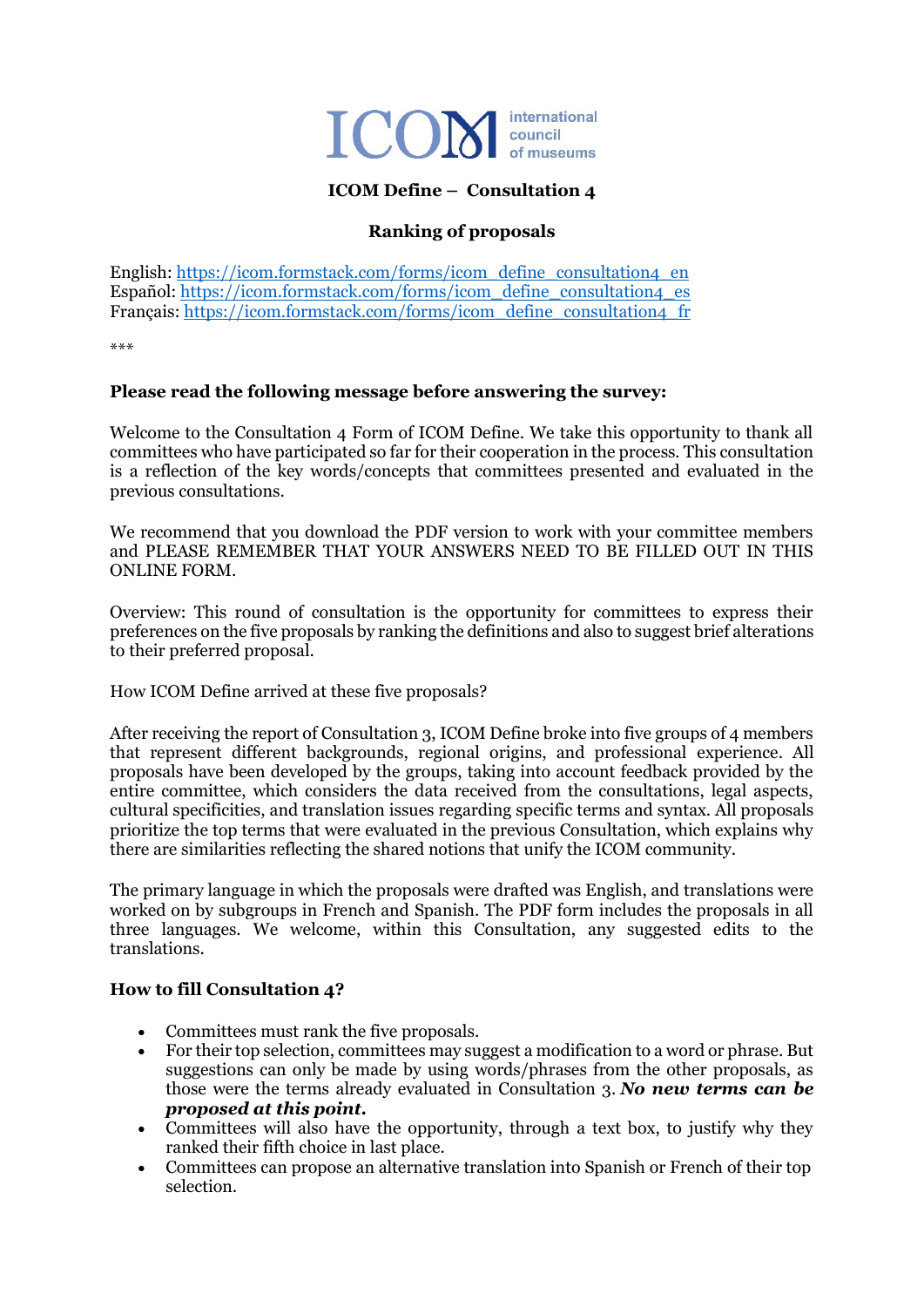## **IDENTIFICATION**

1. Name of the National or International Committee, Regional Alliance or Afiliated Organisation to which the answers to the following form correspond (only one form can be submitted by each NC, IC, RA, AO)

2. Name of person answering the form on behalf of the NC, IC, RA or AO (please fill out the form only if you are the person who is authorized to do so by your NC, IC, RA or AO)

- 3. ICOM membership number
- 4. Email address

5. I have been authorized by the board of my NC, IC, RA or AO to submit this form:  $\Box$ Yes $\Box$ No

### **THE FIVE PROPOSALS**

#### **Proposal 1**

A museum is an accessible, inclusive, not-for-profit institution. It inspires discovery, emotion, reflection, and critical thinking around tangible and intangible heritage. In the service of society, and in active partnership with diverse communities, museums research, collect, conserve, exhibit, educate and communicate. They operate professionally and ethically, promoting sustainability and equity.

Un musée est une institution accessible, inclusive, à but non lucratif. Il suscite découverte, émotion, réflexion et pensée critique autour du patrimoine matériel et immatériel. Au service de la société et en partenariat actif avec diverses communautés, les musées effectuent des recherches collectent, conservent, exposent, éduquent et communiquent. Ils opèrent d'une manière professionnelle et éthique, promouvant durabilité et équité.

Un museo es una institución accesible, inclusiva y sin ánimo de lucro que suscita el descubrimiento, la emoción, la reflexión y el pensamiento crítico en torno al patrimonio material e inmaterial. Al servicio de la sociedad y en colaboración activa con diversas comunidades, los museos investigan, coleccionan, conservan, exhiben, educan y comunican. Los museos operan de manera profesional y ética, promoviendo la sostenibilidad y la equidad.

#### **Proposal 2**

A museum is a permanent, not-for-profit institution, accessible to the public and of service to society. It collects, conserves, interprets and exhibits, tangible, intangible, cultural and natural heritage in a professional, ethical, and sustainable manner for research, education, reflection and enjoyment. It communicates in an inclusive, diversified, and participatory way with communities and the public.

Le musée est une institution permanente, à but non lucratif, accessible au public et au service de la société. Il collecte, conserve, interprète et expose le patrimoine matériel, immatériel, culturel et naturel, d'une manière professionnelle, éthique et durable à des fins de recherche, d'éducation, de réflexion et de plaisir. Il communique d'une façon inclusive, diversifiée et participative avec les communautés et le public.

Un museo es una institución permanente, sin ánimo de lucro, accesible al público, y al servicio de la sociedad. Un museo colecciona, conserva, interpreta y exhibe el patrimonio material, inmaterial, cultural y natural, de manera profesional, ética y sostenible, y con fines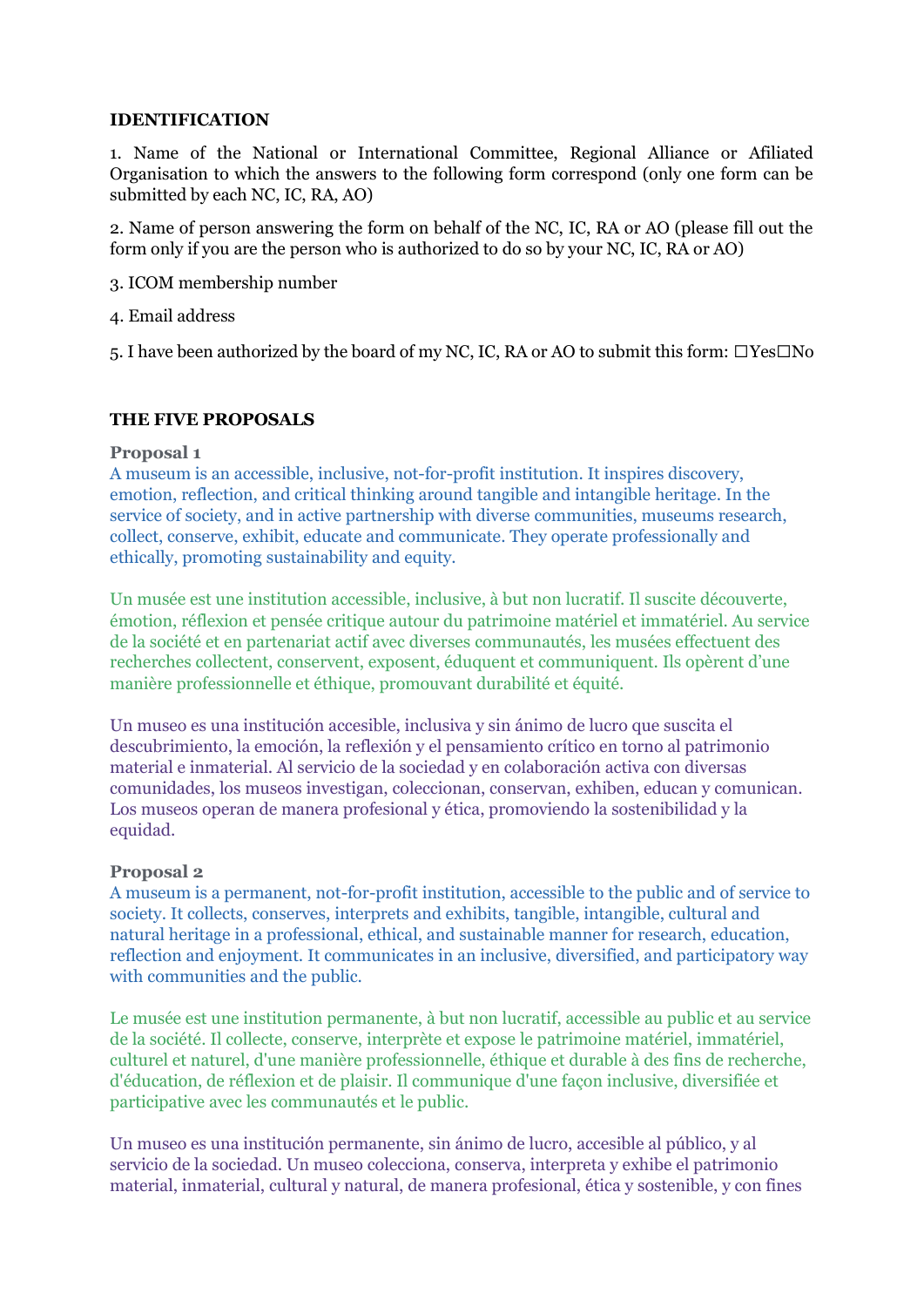de investigación, educación, reflexión y disfrute. Los museos se comunican de forma inclusiva, diversa y participativa con las comunidades y las audiencias.

## **Proposal 3**

A museum is a not-for-profit, permanent institution in the service of society that researches, collects, conserves, exhibits, and communicates tangible and intangible heritage. Open to the public, it is accessible, inclusive, and fosters diversity and sustainability. The museum operates professionally, ethically and with the participation of communities, offering varied audience experiences for the purposes of education, enjoyment and the expansion of knowledge.

Un musée est une institution permanente, à but non lucratif et au service de la société, qui se consacre à la recherche, la collecte, la conservation, l'exposition et la diffusion du patrimoine matériel et immatériel. Ouvert au public, il est accessible, inclusif, et encourage la diversité et la durabilité. Les musées fonctionnent avec professionnalisme et selon des critères d'éthique en collaboration avec les communautés. Ils offrent à leurs publics des expériences variées d'éducation, de divertissement et d'accroissement des connaissances.

Un museo es una institución sin fines de lucro, permanente y al servicio de la sociedad que investiga, colecciona, conserva, exhibe y comunica el patrimonio material e inmaterial. Abierto al público, el museo es accesible e inclusivo, y fomenta la diversidad y la sostenibilidad. Los museos operan profesional y éticamente con la participación de comunidades, ofreciendo experiencias variadas a sus audiencias para la educación, el disfrute y la expansión del conocimiento.

### **Proposal 4**

A museum is an inclusive, not-for-profit institution, open to the public, which researches, collects, preserves, exhibits, and communicates tangible and intangible heritage, facilitating critical reflections on memory and identity. Museums are in the service of society, providing educational and knowledge sharing experiences. Driven by communities or shaped together with their audiences, museums can take a wide range of formats, fostering equal access, sustainability, and diversity.

Un musée est une institution inclusive, à but non lucratif, ouverte au public, qui effectue des recherches, collecte, préserve, expose et communique le patrimoine matériel et immatériel, favorisant les réflexions critiques sur la mémoire et l'identité. Les musées sont au service de la société, ils offrent des expériences d'éducation et de partage des connaissances. Dynamisés par des initiatives communautaires ou élaborés en partenariat avec leurs publics, les musées peuvent prendre des formes variées, encourageant l'accès équitable, la durabilité et la diversité.

Un museo es una institución inclusiva, sin fines de lucro y abierta al público que investiga, colecciona, preserva, exhibe y comunica el patrimonio material e inmaterial, facilitando reflexiones críticas sobre la memoria y las identidades. Los museos están al servicio de la sociedad, proporcionando experiencias educativas y de intercambio de conocimientos. Impulsados por las comunidades o forjados de manera conjunta con sus audiencias, los museos pueden adoptar una amplia gama de formatos con el fin de fomentar la igualdad de acceso, la sostenibilidad y la diversidad.

## **Proposal 5**

A museum is an open and accessible not-for-profit institution that collects, researches,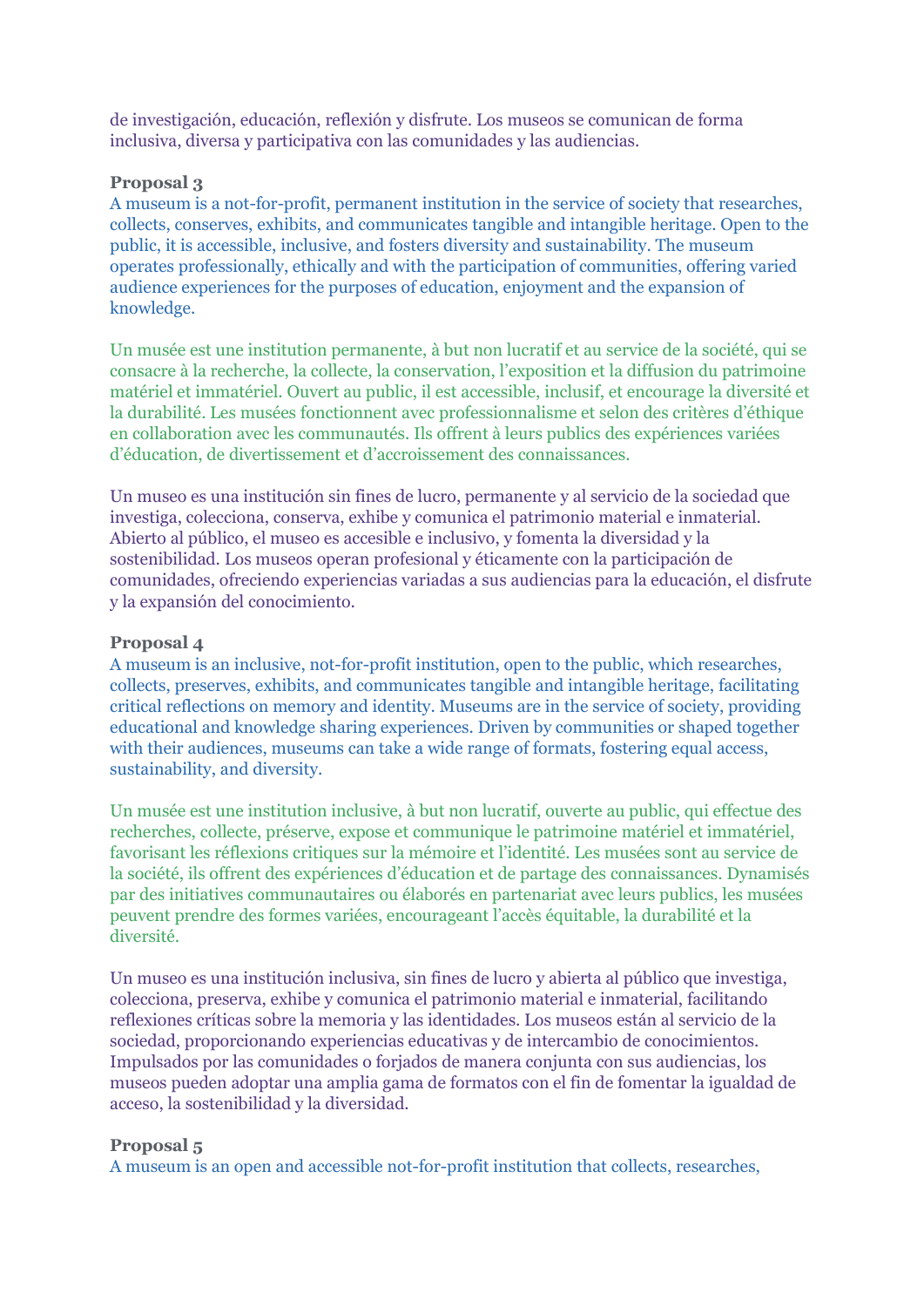preserves, exhibits and communicates the tangible and intangible heritage of people and the environment for the benefit of society. Museums are committed to ethical and sustainable practices and are operated in an inclusive and professional manner to create enjoyable and educational experiences that foster curiosity and discovery.

Un musée est une institution à but non lucratif, ouvert et accessible, qui effectue des recherches, collectent, préservent, exposent, communiquent le patrimoine matériel et immatériel de la société et de l'environnement, au profit de tous. Les musées s'engagent à respecter des pratiques éthiques et durables, ils opèrent de manière inclusive et professionnelle afin de susciter de l'émotion, contribuer à l'éducation et encourager la curiosité et la découverte.

Un museo es una institución abierta y accesible, sin ánimo de lucro, que colecciona, investiga, preserva, exhibe y comunica el patrimonio material e inmaterial de las personas y el medio ambiente en beneficio de la sociedad. Los museos están comprometidos con prácticas éticas y sostenibles y funcionan de manera inclusiva y profesional para crear experiencias gratificantes y educativas que fomenten la curiosidad y el descubrimiento.

# **THE RANKING OF PROPOSALS**

1. Please rank the following proposals from 1 to 5, being 1 the most preferred one:

|                                              | $1 \text{ (most)}$ | $\overline{2}$ | 3 | $\overline{4}$ | 5 (least   |
|----------------------------------------------|--------------------|----------------|---|----------------|------------|
|                                              | preferred)         |                |   |                | preferred) |
| A museum is an accessible, inclusive,        |                    |                |   |                |            |
| not-for-profit institution. It inspires      |                    |                |   |                |            |
| discovery, emotion, reflection, and          |                    |                |   |                |            |
| critical thinking around tangible and        |                    |                |   |                |            |
| intangible heritage. In the service of       |                    |                |   |                |            |
| society, and in active partnership with      |                    |                |   |                |            |
| diverse communities, museums research,       |                    |                |   |                |            |
| collect, conserve, exhibit, educate and      |                    |                |   |                |            |
| communicate. They operate                    |                    |                |   |                |            |
| professionally and ethically, promoting      |                    |                |   |                |            |
| sustainability and equity.                   |                    |                |   |                |            |
| A museum is a permanent, not-for-profit      |                    |                |   |                |            |
| institution, accessible to the public and of |                    |                |   |                |            |
| service to society. It collects, conserves,  |                    |                |   |                |            |
| interprets and exhibits, tangible,           |                    |                |   |                |            |
| intangible, cultural and natural heritage    |                    |                |   |                |            |
| in a professional, ethical, and sustainable  |                    |                |   |                |            |
| manner for research, education,              |                    |                |   |                |            |
| reflection and enjoyment. It                 |                    |                |   |                |            |
| communicates in an inclusive,                |                    |                |   |                |            |
| diversified, and participatory way with      |                    |                |   |                |            |
| communities and the public.                  |                    |                |   |                |            |
| A museum is a not-for-profit, permanent      |                    |                |   |                |            |
| institution in the service of society that   |                    |                |   |                |            |
| researches, collects, conserves, exhibits,   |                    |                |   |                |            |
| and communicates tangible and                |                    |                |   |                |            |
| intangible heritage. Open to the public, it  |                    |                |   |                |            |
| is accessible, inclusive, and fosters        |                    |                |   |                |            |
| diversity and sustainability. The museum     |                    |                |   |                |            |